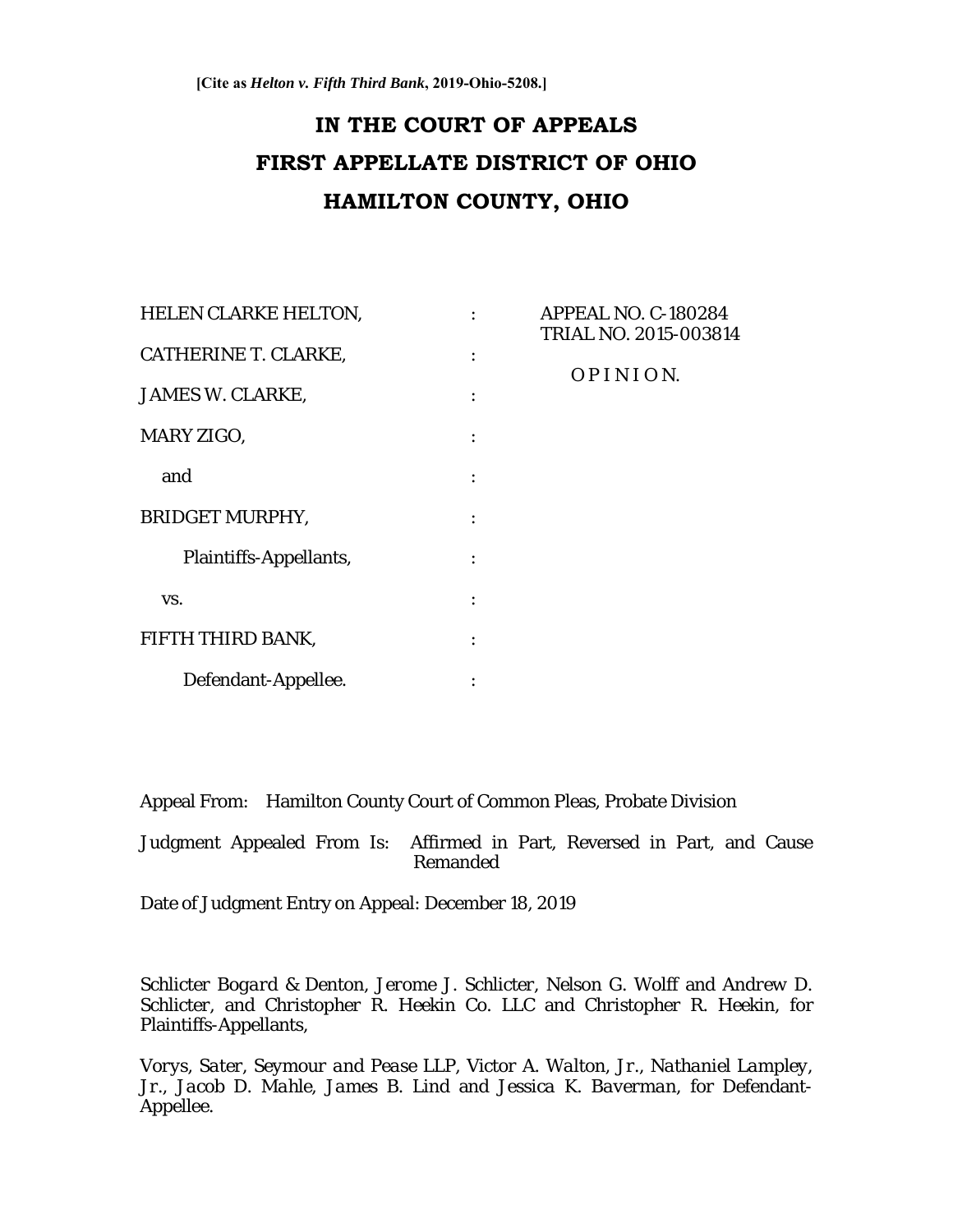# **MYERS, Judge.**

**{¶1}** Plaintiffs-appellants Helen Clarke Helton, Catherine T. Clarke, James W. Clarke, Mary Zigo, and Bridget Murphy, (collectively referred to as "the Clarke siblings") appeal from the trial court's order granting summary judgment to defendant-appellee Fifth Third Bank on their complaint asserting various claims regarding Fifth Third's management of two trusts of which they are beneficiaries.

**{¶2}** Because the trial court correctly determined that the Clarke siblings' claim for breach of the duty to diversify was barred by the applicable statute of limitations, and that their claims for breach of the duty of impartiality and breach of trust/fiduciary duty were in essence additional claims for breach of the duty to diversify that were filed outside of the limitations period, we affirm its grant of summary judgment on those claims. But because the Clarke siblings' claim for unjust enrichment was supported by different allegations of misconduct than those supporting the claim for breach of the duty to diversify, we find that the trial court erred in determining that it stemmed from the alleged breach of the duty to diversify, and we reverse the trial court's grant of summary judgment on that claim.

### *Factual and Procedural Background*

**{¶3}** The Clarke siblings are current income beneficiaries of two trusts established by their great uncle William C. Sherman. In 1939, Sherman created an irrevocable inter vivos trust. As relevant to this appeal, the income beneficiaries of this trust were his niece Helen Hook Clarke (the Clarke siblings' mother) and her descendants, and Sherman's brother, John Q. Sherman ("JQS"), and his descendants. While their mother was alive, the Clarke siblings were remainder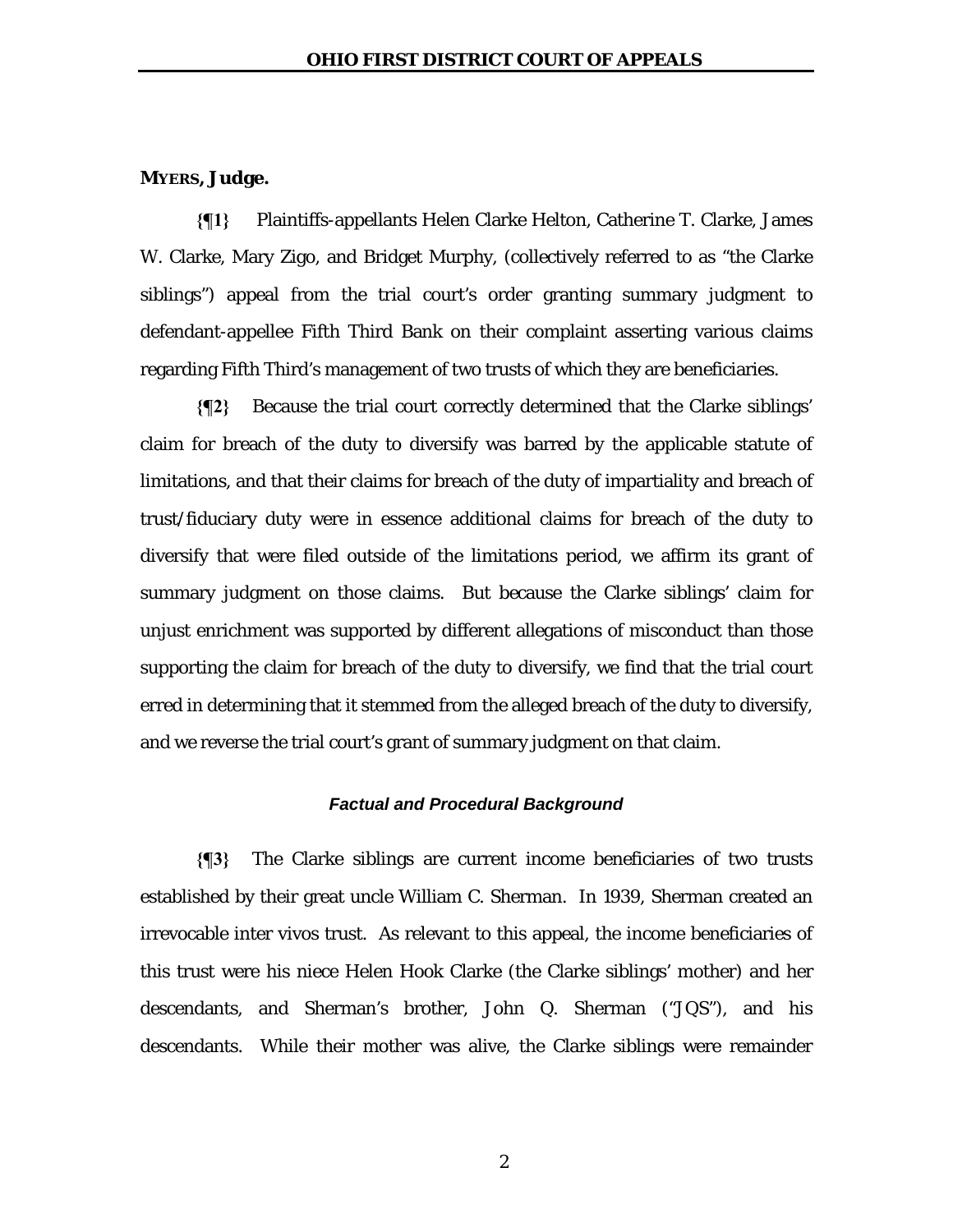beneficiaries of this trust, but they became income beneficiaries when their mother passed away in 2015.

**{¶4}** Sherman also established a testamentary trust for the benefit of his sister Helen Sherman Hook and her descendants, who were Helen Hook Clarke (her daughter) and the Clarke siblings. As with the inter vivos trust, the Clarke siblings were remainder beneficiaries of this trust until their mother passed away in 2015, at which time they became income beneficiaries.

**{¶5}** Fifth Third was named in the trust documents as a successor trustee for both trusts, and in 1980, it became the sole trustee. Both the inter vivos trust and the testamentary trust granted the trustee broad discretion over the trusts' investments and provided that the trustee had discretion "to retain and continue to hold as a part of the Trust Estate any property or investment owned by [Sherman] at the date of [his] death without liability for depreciation or loss occasioned by doing so."

**{¶6}** Sherman funded the trusts with shares from Standard Register, a paper company that he had founded with JQS. Pursuant to Standard Register's corporate documents, shares in the company owned by the trusts or family members of the Sherman and Clarke families had "super-voting" rights, which granted them five votes per share. But if the shares were sold to the general public, they were converted to common stock, possessing only one vote per share. With these supervoting rights, the two trusts established by Sherman controlled approximately 33 percent of the voting power of Standard Register. A separate trust established by JQS for the benefit of his descendants, (the "JQS trust"), also had super-voting rights and controlled approximately 40 percent of Standard Register's voting power. This percentage of voting power gave both the Sherman trusts and the JQS trust "negative control" over the company and allowed them to block certain actions taken by the company.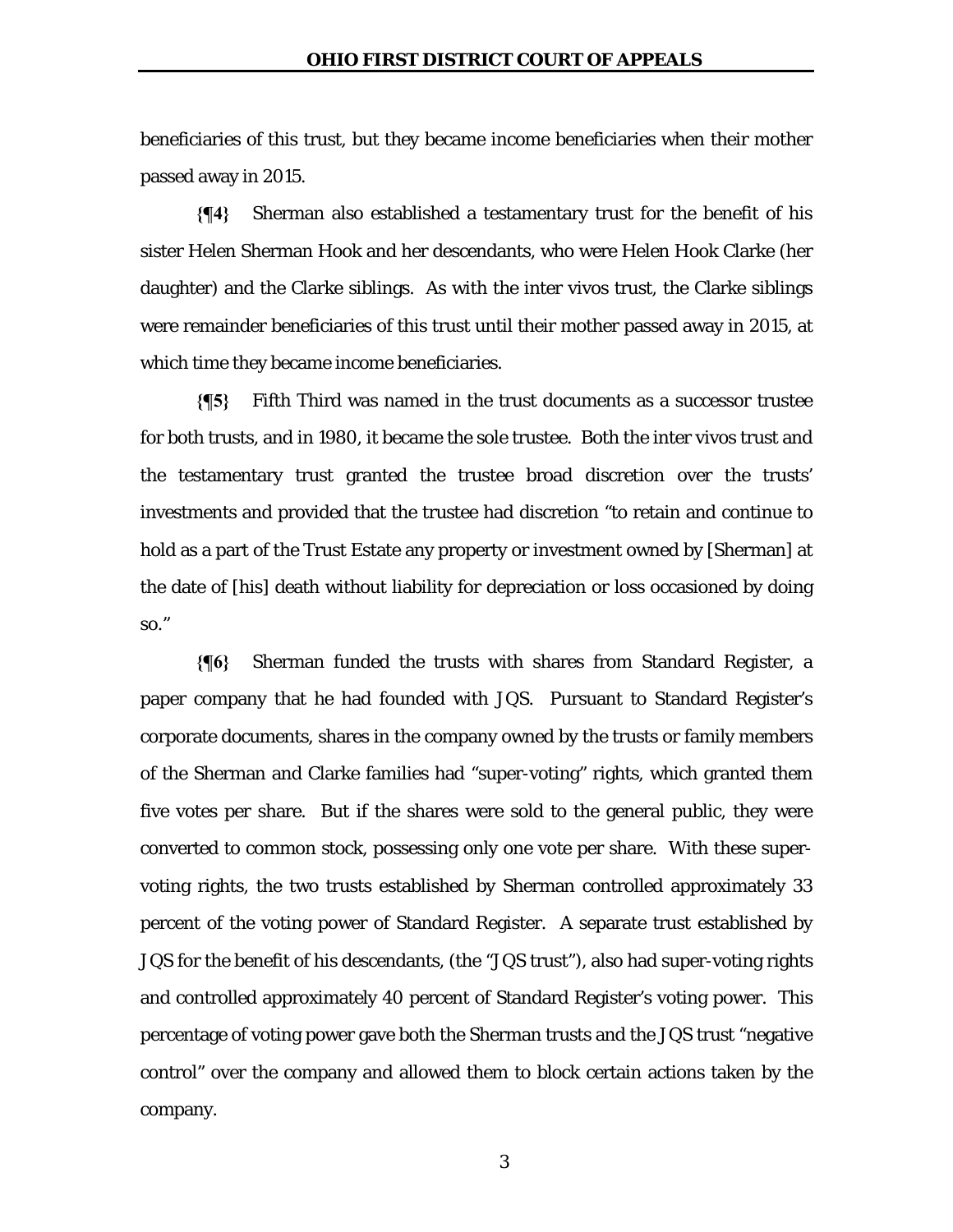**{¶7}** Income beneficiaries of the trusts received ongoing distributions. Between 1981 and her death in 2015, Helen Hook Clarke received approximately 72 million dollars in distributions from the two trusts.

**{¶8}** After becoming sole trustee, Fifth Third in 1980 was concerned with the trusts' concentration in Standard Register stock, and in 1985 it hired Morgan Stanley to prepare a report on possible ways to diversify the trusts. Morgan Stanley's report discussed the pros and cons of diversifying the trust in the following manners: a rule 144 sale; private placement; a leveraged buyout; company repurchase of trust stock; a secondary offering; a secondary offering/share repurchase; and a sale of the company. The report noted that a sale of the company would be unlikely absent cooperation from the JQS trust.

**{¶9}** The Clarke family was adamantly opposed to diversification. In 1986, the Clarke siblings, along with their mother and brother, David Clarke, III, sued Fifth Third to prevent it from selling any Standard Register stock held by the two trusts unless the sale was a part of a coordinated sale of all stock held by both trusts and the JQS trust. The lawsuit was resolved when the parties entered into a settlement agreement in 1987.

**{¶10}** In 1991, Fifth Third again engaged Morgan Stanley to prepare a report on the feasibility of diversification. This report suggested a secondary offering of the stock, as well as a combination of a secondary offering and a stock repurchase. Fifth Third did not feel that a secondary offering was a viable option because the Clarke family would lose the negative control over Standard Register that it possessed.

**{¶11}** The value of Standard Register stock declined over time. Fifth Third monitored Standard Register's performance and continued to consider diversification. In 2006, Fifth Third hired a management consultant to examine Standard Register and advise Fifth Third on potential diversification options for the trusts. This consultant advised that the only feasible way to diversify was a complete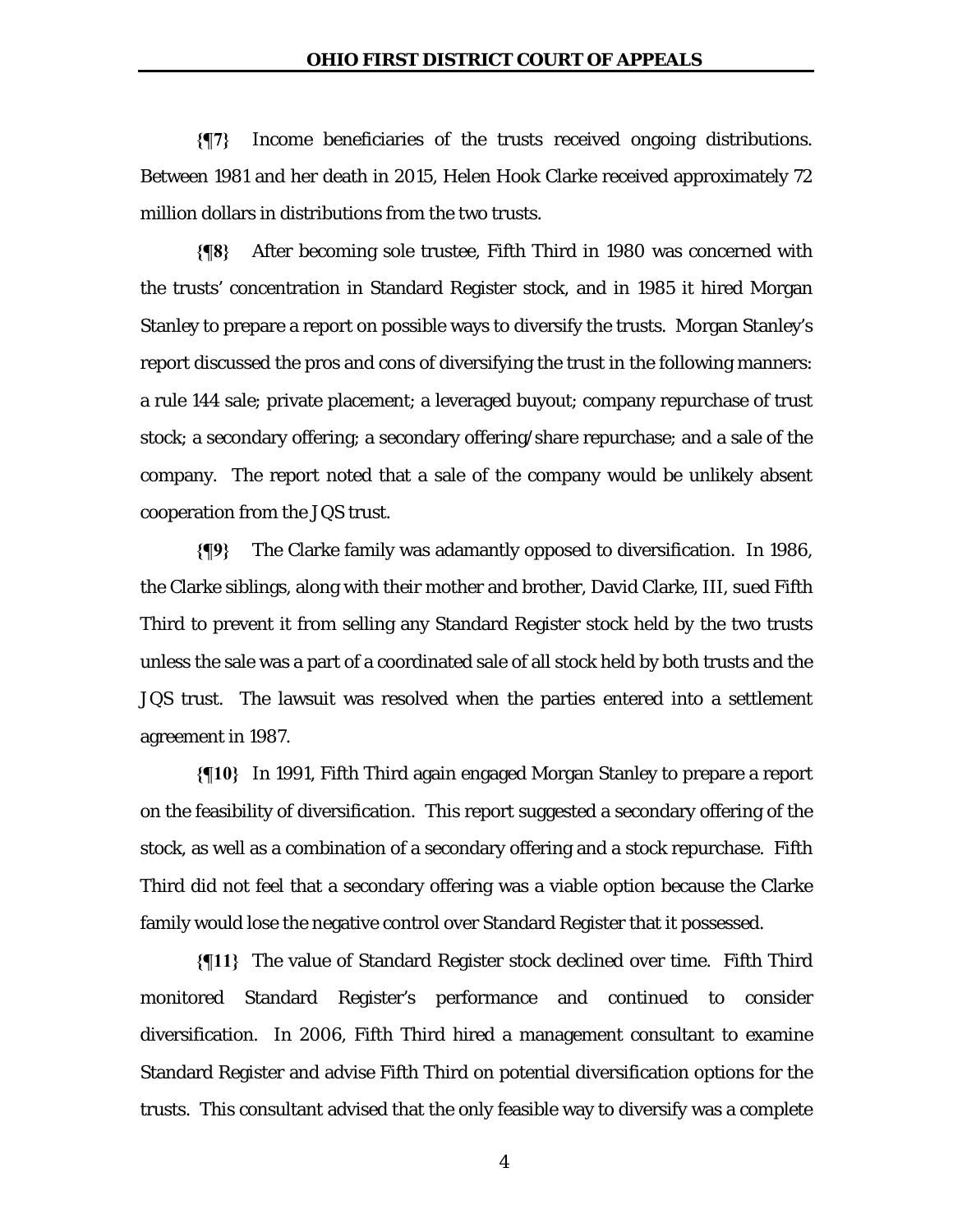sale of Standard Register. Fifth Third had various discussions regarding Standard Register's declining performance with members of the Clarke family, particularly David Clarke, III, who was a member of the Standard Register Board and was viewed by Fifth Third to be the Clarke family representative. In 2007, several Fifth Third representatives met with Helen Hook Clarke, her husband, and David Clarke, III. At this meeting, the Fifth Third representatives expressed concern about the deteriorating values of the trusts and discussed diversification. Fifth Third records indicate that the Clarkes seemed to understand their concerns, but were not particularly troubled by them. Fifth Third had prepared printed materials expressing the concerns, which they gave to the Clarkes in attendance. They also gave the Clarkes copies of these materials to give to the Clarke siblings.

**{¶12}** While Fifth Third agreed that a sale of the entire company was the best way to diversify, no such sale occurred during this time period, and Fifth Third ultimately never diversified the trusts. This was due to a variety of circumstances, including the potential loss of negative control that would result from certain means of diversification; the Clarke family's perceived ongoing opposition to diversification, which was predominately derived from the parties' history and discussions with David Clarke, III; the capital structure of Standard Register, which allowed for internal family control and resulted in a loss of interest from potential investors; potential capital gains loss; a requirement in one of the trusts to act in concert with the JQS trust; and the JQS trust shareholders' refusal to sell.

**{¶13}** In 2008, after learning that Standard Register had rejected a 2007 offer to sell, which would have diversified the trusts, Fifth Third filed a Schedule 13D with the SEC. This filing disclosed the number of shares held in the trusts. It also stated:

In the exercise of their fiduciary duties to their clients, the Reporting Persons are considering their alternatives with respect to the holdings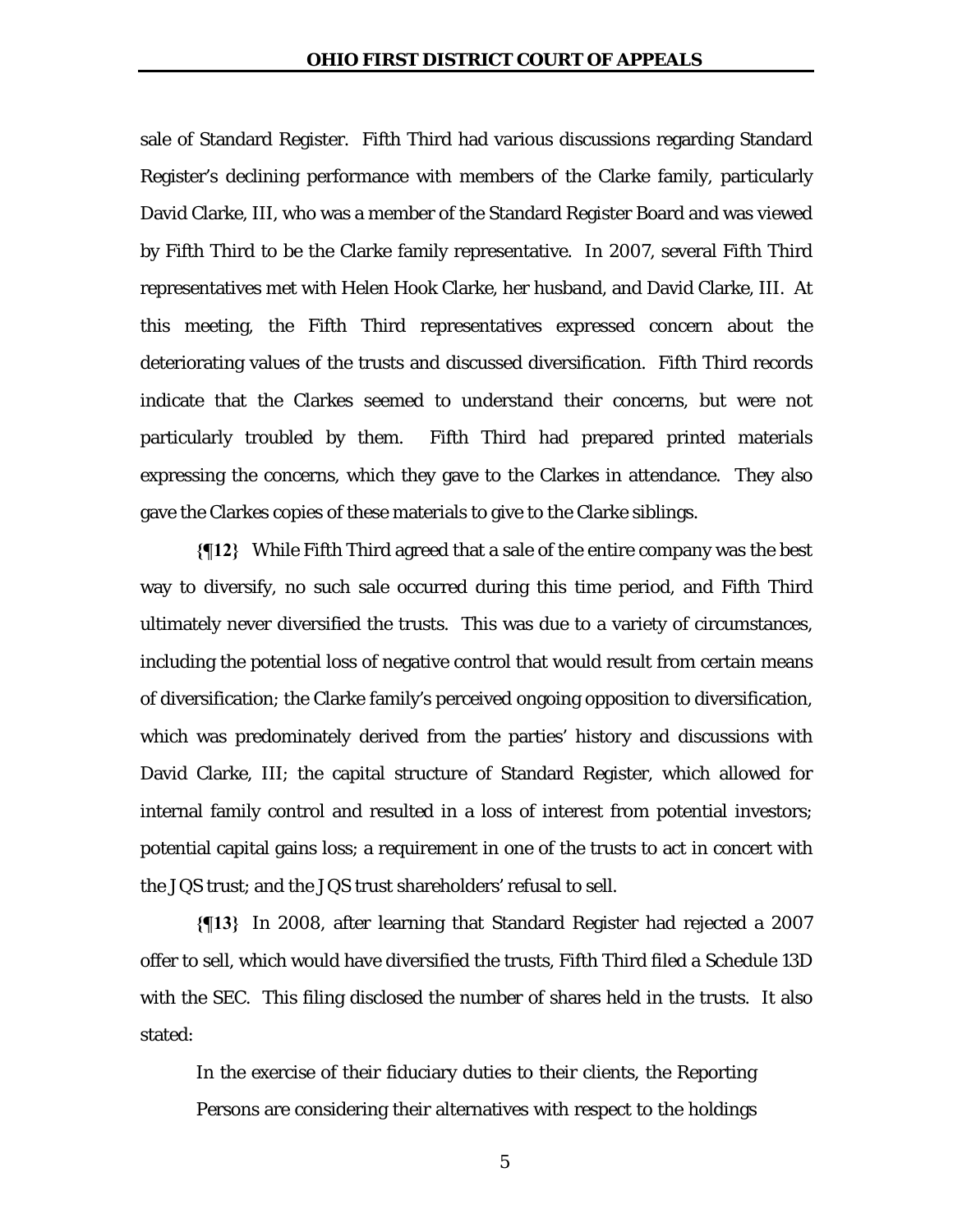of Common Stock in the accounts held by them in their fiduciary capacity for their clients. Representatives of the Reporting Persons have met with the management of Standard Register and expect to maintain a dialogue with management regarding, among other things, Standard Register's operations, strategic direction, the extent to which it is achieving its current business plan, its capital structure and corporate governance and the Reporting Persons' expectation that management of Standard Register will pursue appropriate measures to enhance shareholder value. In addition, the Reporting Persons may communicate with other persons regarding Standard Register, including, without limitations, the board of directors of Standard Register, other shareholders of Standard Register and potential strategic partners.

**{¶14}** The filing also disclosed that Fifth Third would take an active role, including proposing a merger, reorganization, or sale if it thought prudent. And it stated that Fifth Third would continue to review its Standard Register holdings in accordance with its fiduciary duties.

**{¶15}** Fifth Third also scheduled a conference call in 2008 with all current and remainder beneficiaries of the Sherman trusts to discuss the SEC filing and the trusts' concentration in Standard Register stock, and it mailed the beneficiaries a copy of the script that was used during the conference call. As discussed later in this opinion, the lack of diversification was a topic of conversation.

**{¶16}** Due to Standard Register's declining performance, the dividend issued to Standard Register shareholders was reduced in 2009.

**{¶17}** Standard Register merged with Workflow One in 2013. Workflow One was the same company that had made an offer to purchase Standard Register in 2007.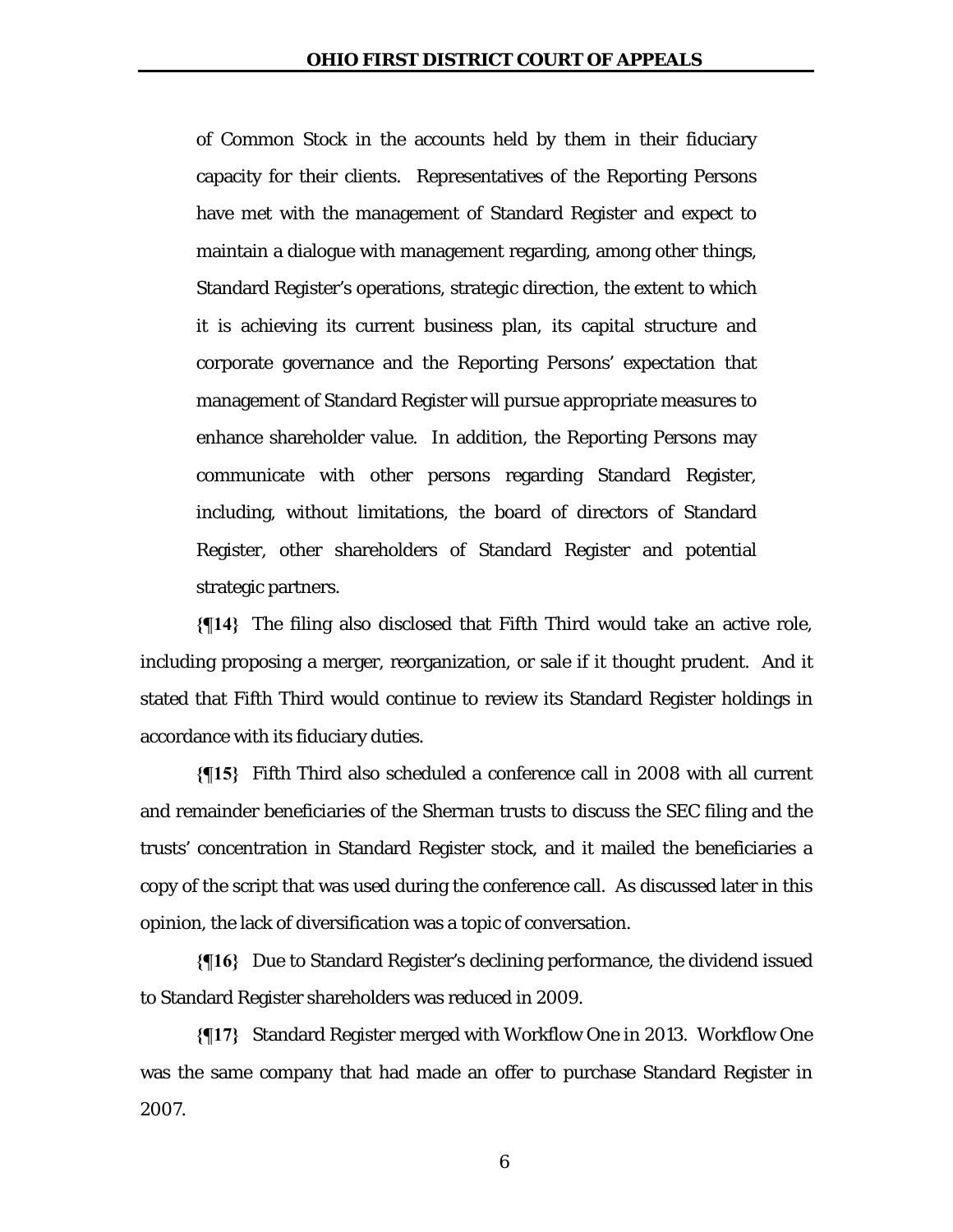**{¶18}** In 2014, Fifth Third sent the Clarke siblings a letter asking for their input as to whether the trusts should be diversified. Three of the Clarke siblings were in favor of diversification, while two siblings indicated that they were against diversification.

**{¶19}** Standard Register filed for bankruptcy in 2015, and it was subsequently purchased by another company. The values of the two trusts established by Sherman have declined to almost zero.

**{¶20}** After becoming income beneficiaries following their mother's death in 2015 shortly after the bankruptcy, the Clarke siblings began receiving information from Fifth Third regarding the trusts' holdings that their mother, as the current beneficiary, had previously been receiving. These statements included the following language:

With regards to trusts governed by the laws of Ohio, a beneficiary may not commence a proceeding against a trustee for breach of trust more than two years after the date the beneficiary, the beneficiary's representative or a beneficiary surrogate was sent a report that adequately disclosed the existence of a potential claim for breach of trust and informed the beneficiary, the beneficiary's representative or a beneficiary surrogate of the limitation period.

**{¶21}** On August 31, 2015, the Clarke siblings filed suit against Fifth Third, raising multiple claims concerning Fifth Third's management of the trusts' assets. Count I of the complaint asserted that Fifth Third had breached the common law, statutory, and trust duty to diversify. It specifically alleged that Fifth Third had breached the duty to properly and timely diversify the trusts, which continued to be heavily weighted and concentrated in Standard Register stock, and that this failure to diversify substantially diminished the value of the Clarke siblings' interest in the trusts.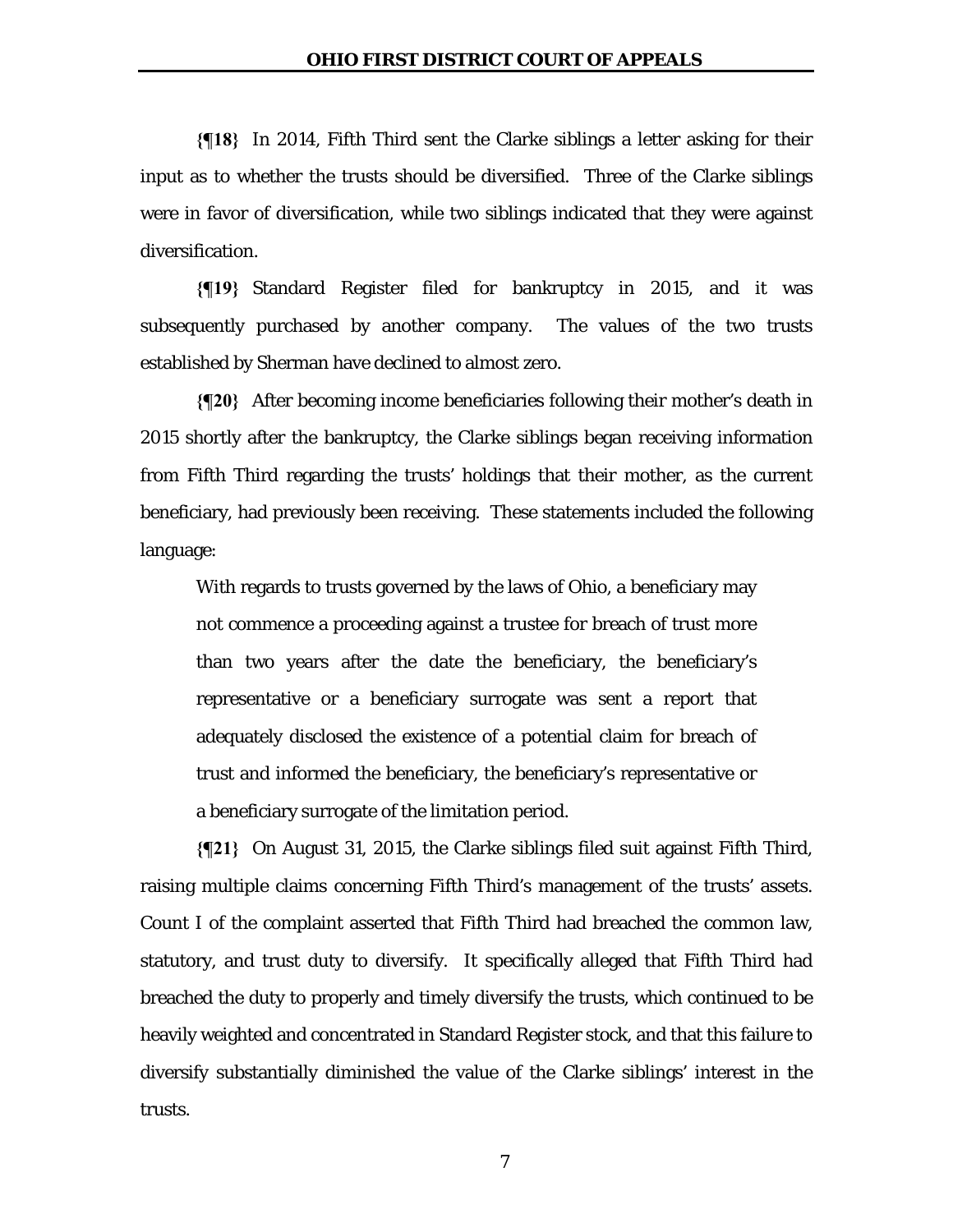**{¶22}** Count II of the complaint asserted a claim for a breach of the duty of impartiality. It alleged that Fifth Third "failed to factor into its judgment regarding investment and non-diversification any weight at all to the interest of" the Clarke siblings, and that Fifth Third failed to communicate with the Clarke siblings until it sent them a letter in 2014. Count III of the complaint asserted a claim for breach of trust/fiduciary duty, alleging that Fifth Third owed the Clarke siblings various fiduciary duties, including the duties of utmost good faith and undivided loyalty, and that it violated these duties by failing to consider the Clarke siblings' interest when making a decision regarding investments and nondiversification.

**{¶23}** Count IV of the complaint asserted a claim for unjust enrichment, alleging that "Fifth Third obtained and continues to retain benefits to which it is not entitled \* \* \*, including but not limited to the fees which it took for the purpose of prudently managing trust assets, which, given its abdication of its duties (particularly the duty to diversify), [were] fees it did not earn." This count further alleged that Fifth Third had obtained these fees by way of constructive fraud and unjust enrichment. The complaint also sought to have Fifth Third removed as trustee and an injunction to prohibit Fifth Third from transferring any trust assets.

**{¶24}** Fifth Third moved for summary judgment on all counts in the complaint. It argued that the claim for breach of the duty to diversify was filed outside the applicable limitations period, and that the remaining claims arose from the breach of the duty to diversify and were likewise time-barred. Fifth Third further argued that the Clarke siblings' claims were barred by the doctrine of laches, that the trust documents exculpated Fifth Third from any liability for retaining Standard Register stock, and that it had fulfilled its fiduciary obligations to the trusts.

**{¶25}** The Clarke siblings opposed Fifth Third's motion for summary judgment, and additionally filed their own motion for summary judgment "regarding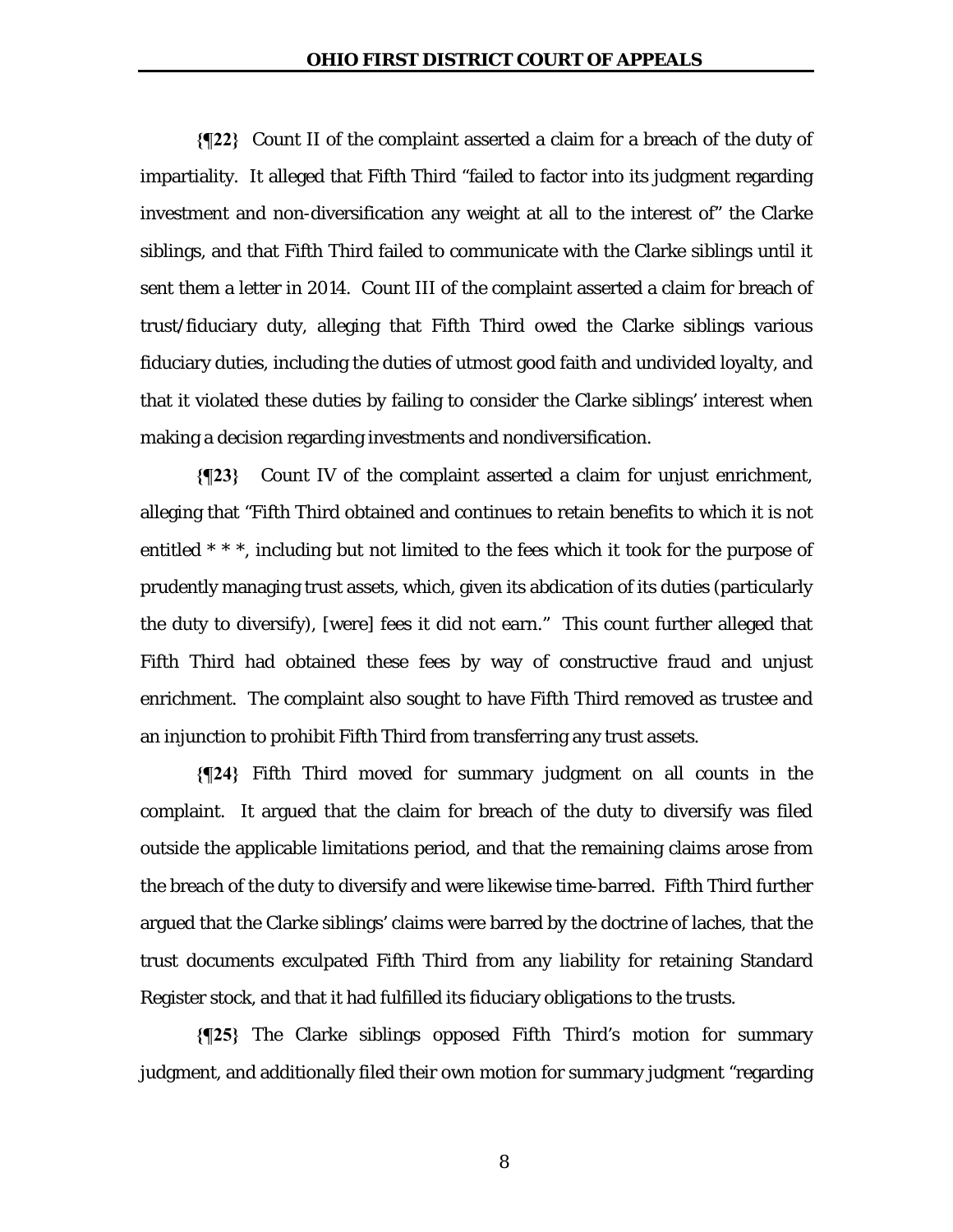defendant's failure to diversify the trusts and failure to provide accurate accountings of the trusts' assets."1

**{¶26}** The trial court granted Fifth Third's motion for summary judgment and denied the motion filed by the Clarke siblings. In its judgment entry, the trial court found that the essence of all the Clarke siblings' claims was a breach of fiduciary duty for the failure to diversify and that the claims were filed outside of the four-year limitation period set forth in R.C. 5810.05. It further found that the Clarke siblings' claims were barred by the equitable doctrine of laches.

**{¶27}** The Clarke siblings have appealed, raising four assignments of error for our review. We address these assignments out of order.

### *Standard of Review*

**{¶28}** We review a trial court's grant of summary judgment de novo. *Grafton v. Ohio Edison Co.,* 77 Ohio St.3d 102, 105, 671 N.E.2d 241 (1996). Summary judgment is appropriately granted when there exists no genuine issue of material fact, the party moving for summary judgment is entitled to judgment as a matter of law, and the evidence, when viewed in favor of the nonmoving party, permits only one reasonable conclusion that is adverse to that party. *State ex rel. Howard v. Ferreri,* 70 Ohio St.3d 587, 589, 639 N.E.2d 1189 (1994).

<sup>&</sup>lt;sup>1</sup> In the motion for summary judgment, the Clarke siblings argued that the claim for the breach of the duty to diversify was based on Fifth Third's violation of R.C. 5809.03(B), which provides that "[a] trustee shall diversify the investments of a trust unless the trustee reasonably determines that, because of special circumstances, the purposes of the trust are better served without diversifying." The motion acknowledged that this duty to diversify is the same as the duty previously recognized under Ohio common law in R.C. 1339.54(B). *See Wood v. U.S. Bank*, 160 Ohio App.3d 831, 2005-Ohio-2341, 828 N.E.2d 1072, ¶ 21 (1st Dist.) (recognizing that the common law duty to diversify was codified in R.C. 1339.54(B).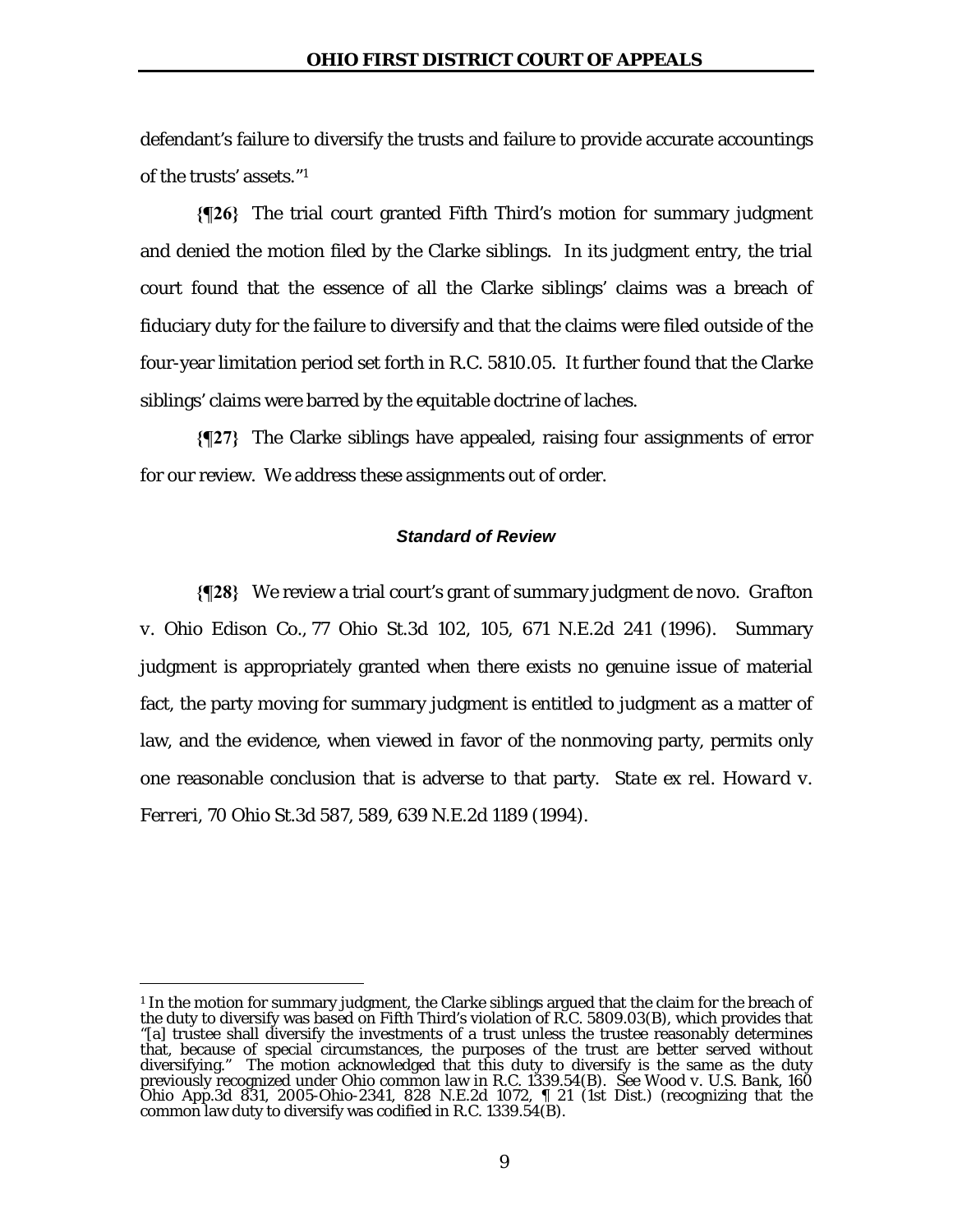#### *Failure to Diversify*

**{¶29}** We begin our analysis with the Clarke siblings' third assignment of error, in which they argue that the trial court erred in granting summary judgment on their claim for breach of the duty to diversify based on the statute of limitations. They specifically contend that, after the conclusion of their 1986 lawsuit against Fifth Third, they had no knowledge that the trusts remained undiversified or that Fifth Third had breached the duty to diversify. They argue that they did not learn about the lack of diversification and breach of duty until they became income beneficiaries in 2015 and received documentation from Fifth Third regarding the trusts.

**{¶30}** R.C. 5810.05(C) provides:

If division (A) of this section does not apply, notwithstanding section 2305.09 of the Revised Code, a judicial proceeding by a beneficiary against a trustee for breach of trust must be commenced within four years after the first of the following to occur:

(1) The removal, resignation, or death of the trustee;

(2) The termination of the beneficiary's interest in the trust;

(3) The termination of the trust;

1

(4) The time at which the beneficiary knew or should have known of the breach of trust.<sup>2</sup>

**{¶31}** R.C. 5801.03 provides a general definition of what constitutes "knowledge" regarding trust issues. *See Zook v. JPMorgan Chase Bank Natl. Assn*., 2017-Ohio-838, 85 N.E.3d 1197, ¶ 38 (10th Dist). It states that "a person has knowledge of a fact if any of the following apply: (1) The person has actual knowledge of the fact[;] (2) The person has received notice or notification of the

<sup>2</sup> The statute of limitations for a general breach of fiduciary duty is also four years. *See Meehan v. Mardis*, 1st Dist. Hamilton No. C-180406, 2019-Ohio-4075, ¶ 12; R.C. 2305.09.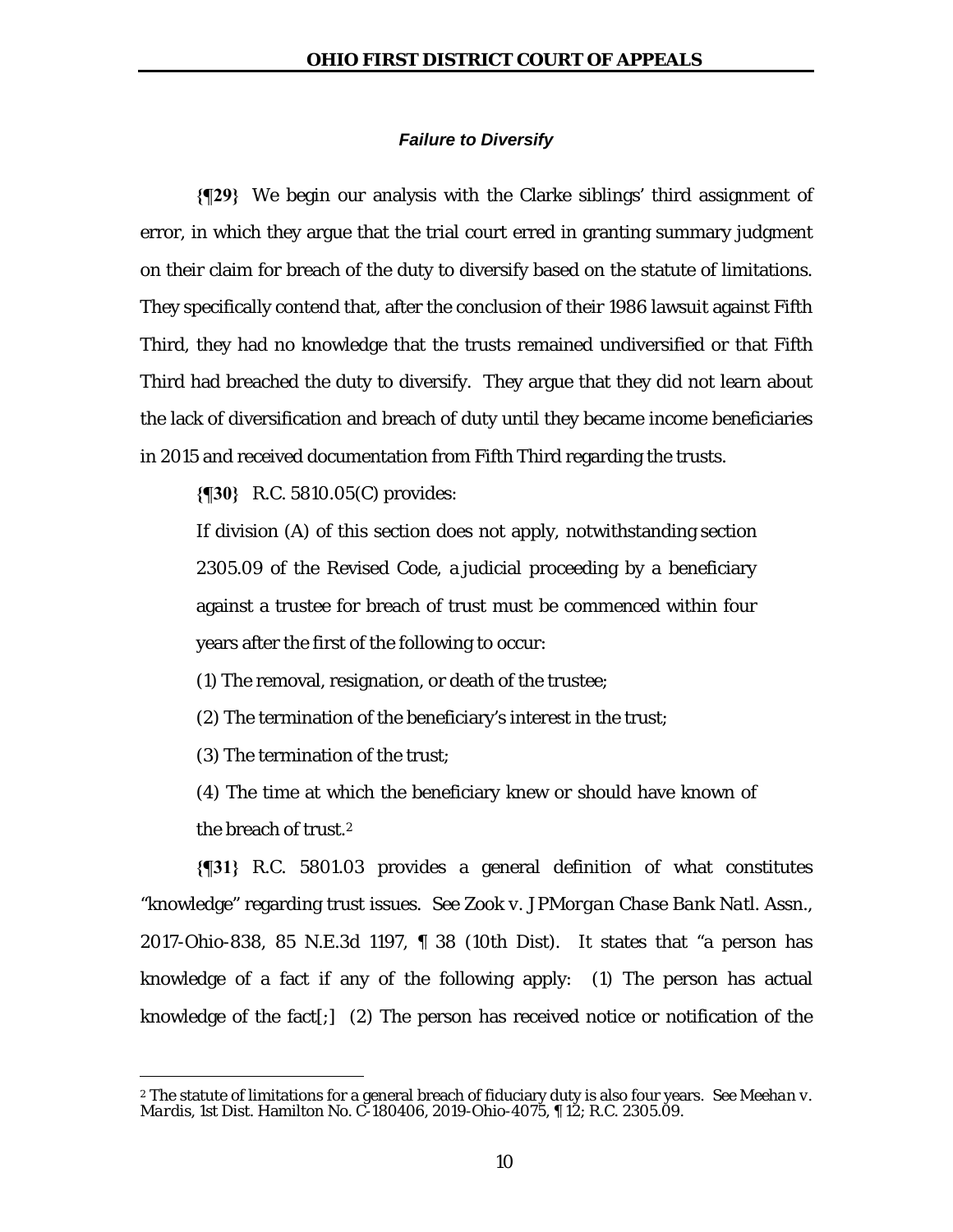fact[; or] (3) From all the facts and circumstances known to the person at the time in question, the person has reason to know the fact." R.C. 5801.03(A).

**{¶32}** The Clarke siblings claim that Fifth Third breached its duty to diversify from 1986 forward. The four-year limitations period thus began to run when the Clarke siblings either knew or should have known that the trusts remained undiversified, as they had insisted upon in 1986-1987, and that Fifth Third had breached the duty to diversify. *See Ross Sinclaire and Assoc., LLC v. Huntington Natl. Bank*, 2018-Ohio-661, 106 N.E.3d 866, ¶ 30 (10th Dist.). "[*C*]*onstructive*  knowledge of facts, rather than *actual* knowledge of their legal significance, is enough to start the statute of limitations running under the discovery rule." *Cundall v. U.S. Bank*, 122 Ohio St.3d 188, 2009-Ohio-2523, 909 N.E.2d 1244, ¶ 30, quoting *Flowers v. Walker*, 63 Ohio St.3d 546, 549, 589 N.E.2d 1284 (1992).

**{¶33}** While all the Clarke siblings gave deposition testimony that they had no actual knowledge that the trusts remained undiversified, the record contains ample evidence that the Clarke siblings had constructive knowledge, if not actual knowledge, as of 2008. The evidence establishes that they should have known that the trusts remained concentrated in Standard Register stock as the family demanded by its prior lawsuit.

**{¶34}** The Clarke siblings received annual proxy statements from Standard Register from 1986 onward that set forth the number and percentage of shares held by the two trusts. These statements showed that, other than experiencing a stock split, the number of shares held by the trusts did not change. The percentage of shares held by the trusts likewise remained substantially the same from year to year. While this did not provide the Clarke siblings with knowledge as to the entire investment portfolio of the trusts, it gave them knowledge that the trusts had not been divested of Standard Register stock in any given year. And since this was the primary corpus of the trusts, unless other funding was being made, the percentage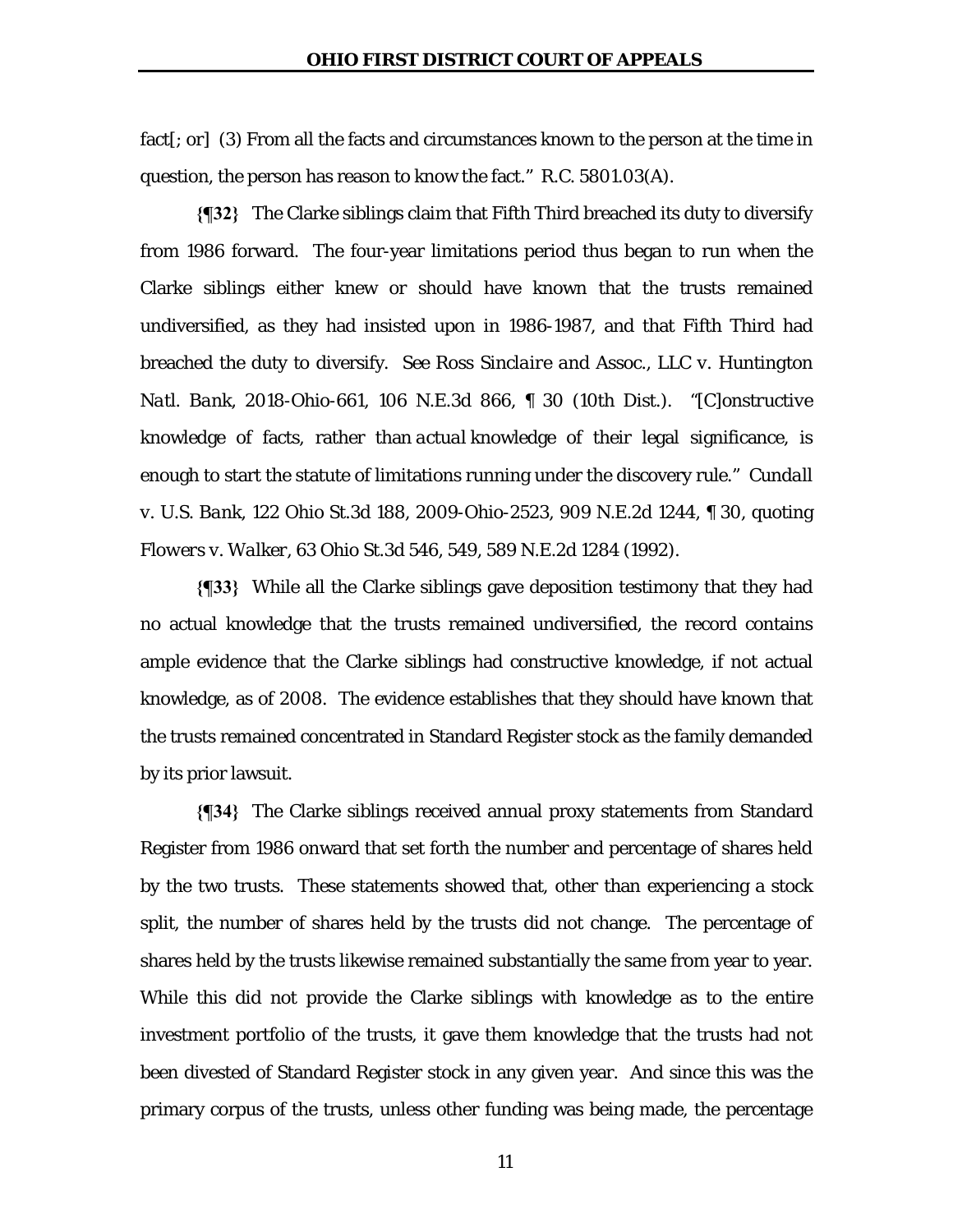would remain the same. And there is no evidence that the trusts had other sources of funding.

**{¶35}** In 2008, Fifth Third filed a Schedule 13D with the SEC after learning that Standard Register had rejected an offer to be purchased by Workflow One without consulting Fifth Third. The 13D clearly showed the number of Standard Register shares owned by the trusts. Also in 2008, Fifth Third scheduled a conference call for all current and remainder beneficiaries of the trusts to discuss the Schedule 13D filing and Fifth Third's concern about the trusts' concentration in Standard Register stock. Fifth Third's records indicated that both Bridget Murphy and Catherine Clarke participated in the call, although Murphy testified that she had no recollection of doing so. Fifth Third mailed a copy of the script that had guided the conference call to all beneficiaries. This script contained multiple statements regarding the public filing with the SEC and the trusts' lack of diversification. These statements included "out of an abundance of caution, we made this 13D filing to cover our obligations under securities laws and in case we decide to go further to protect our undiversified investment in the shares of Standard Register"; "[o]ne significant hurdle to consider in the diversification or sale of Standard Register historically has been the very high level of income paid to the current beneficiaries"; "[w]e would prefer the trust portfolios be diversified under the right circumstances"; and "[t]he 13D filing was essential in enabling us to communicate these views to the company."

**{¶36}** Following our review of the record, we find that under these collective circumstances, the Clarke siblings should have known by 2008 that the trusts remained undiversified and that Fifth Third had, according to them, breached the duty to diversify. The statute of limitations for a claim for a breach of the duty to diversity began running at that time. The Clarke siblings' claim, filed in 2015, was filed outside of the four-year limitations period set forth in R.C. 5810.05(C)(4).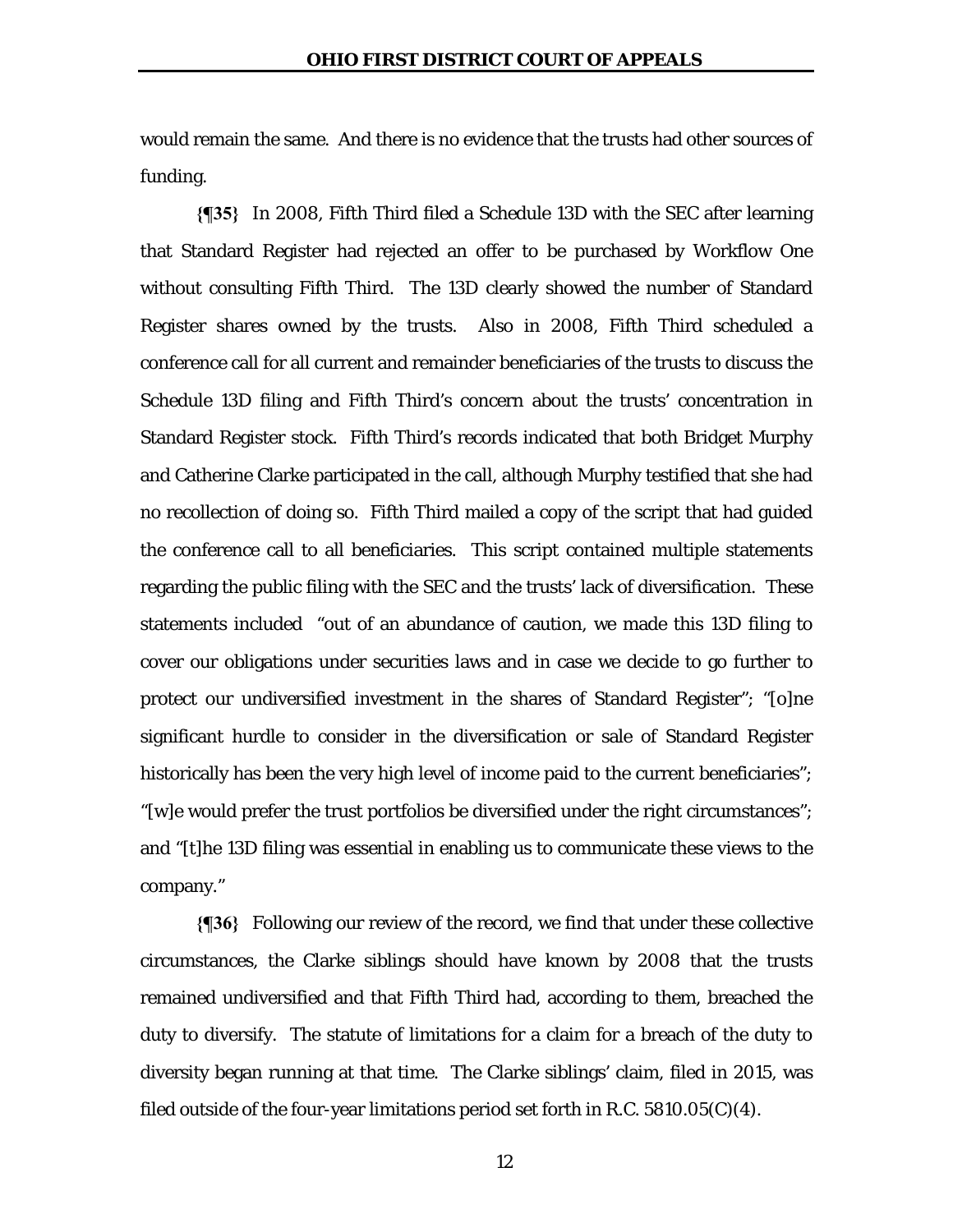**{¶37}** The Clarke siblings contend that R.C. 5810.05(C)(4) does not apply and that their claim was filed within the limitations period set forth in R.C. 5810.05(A), which provides that:

A beneficiary may not commence a proceeding against a trustee for breach of trust more than two years after the date the beneficiary, a representative of the beneficiary, or a beneficiary surrogate is sent a report that adequately discloses the existence of a potential claim for breach of trust and informs the beneficiary, the representative of the beneficiary, or the beneficiary surrogate of the time allowed for commencing a proceeding against a trustee.

The Clarke siblings argue that, pursuant to R.C. 5810.05(A), the limitations period began to run in 2015 when they first received a report from Fifth Third concerning the trusts which contained the disclosure that a claim against a trustee for breach of trust must be commenced within two years of receiving a report that adequately disclosed the existence of a potential claim.

**{¶38}** We find this argument to be without merit. R.C. 5810.05(C) sets forth a general four-year statute of limitations for breach of trust. R.C. 5810.05(A) puts a further limitation on that time period: if a beneficiary received a written report which discloses the potential claim for breach of trust, and the report contains the required statutory disclosure, the action must be brought within two years. R.C. 5810.05(A) does not extend the statute of limitations nor state that the statute does not begin to run until a report is sent. Rather, it shortens the four year statute to two years when a report is sent that discloses the potential breach and contains the disclosure. Here, the Clarke siblings should have known that Fifth Third had breached the duty to diversify by 2008, years before a report described in R.C. 5810.05(A) was sent. The statute of limitations set forth in R.C. 5810.05(C) accordingly controls in this case.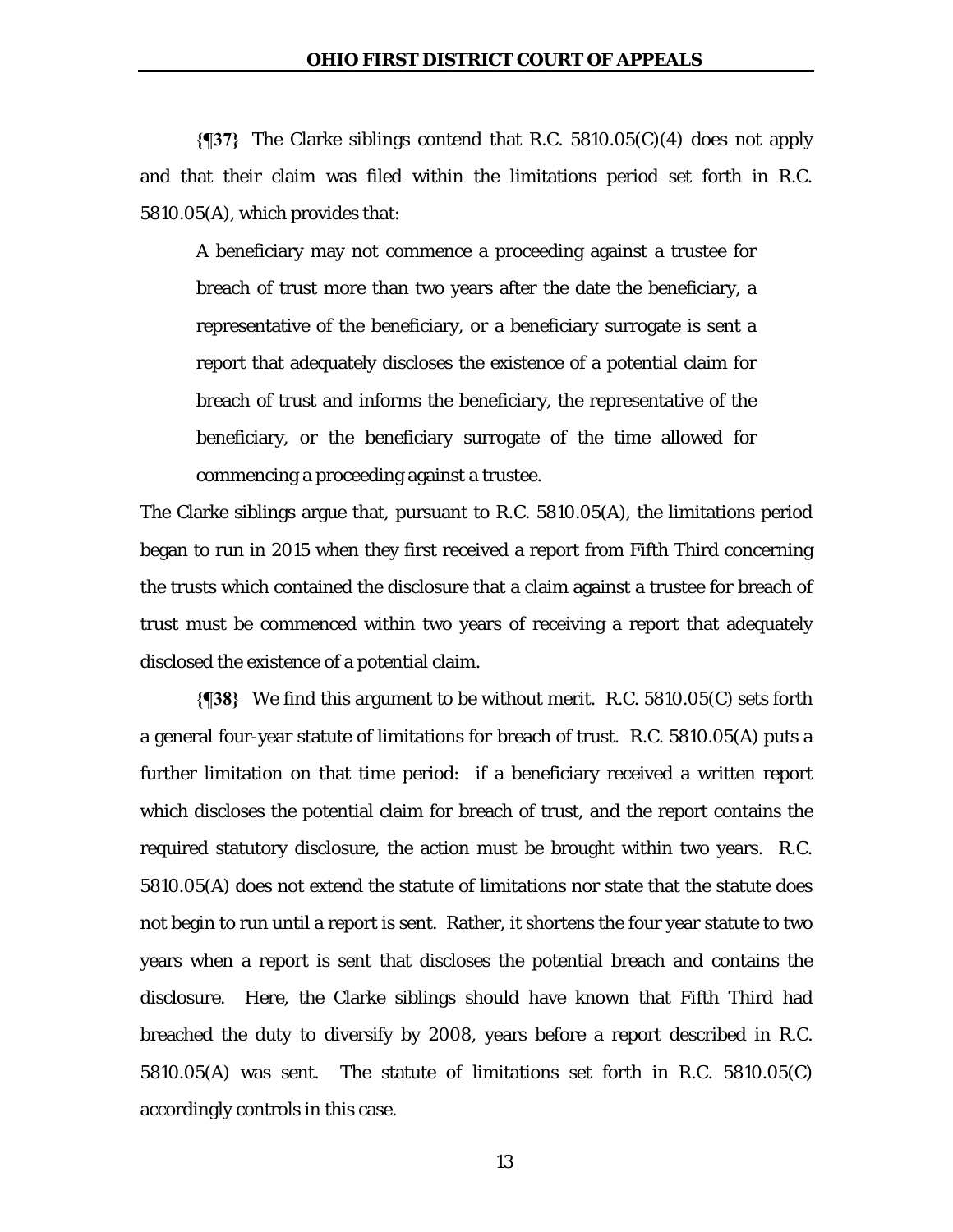**{¶39}** The Clarke siblings further argue that "a statute of limitations cannot bar a claim relating to conduct that takes place after the date that the statute begins to run" and that the "part of the Clarke Siblings' failure-to-diversify claim that concerns Fifth Third's conduct after the limitations period began to run is not subject to a statute of limitations defense." They contend that if this court were to find that their claim for breach of the duty to diversify was filed outside of the limitations period, the claim still survives as to Fifth Third's conduct from 2011 onward (which encompassed the four-year period prior to the litigation being filed and was within the limitations period from that date). They claim Fifth Third failed to diversify throughout the period 2011 onward.

**{¶40}** The Clarke siblings rely on *Tibble v. Edison Internatl*., \_\_ U.S. \_\_, 135 S.Ct. 1823, 191 L.Ed.2d 795 (2015), in support of their argument. In *Tibble*, the plaintiffs were beneficiaries of a 401(k) savings plan who had sued the plan fiduciaries for investing in six particular retail-class mutual funds, when identical lower priced institutional-class mutual funds were available for purchase. *Id.* at 1824. The Ninth Circuit Court of Appeals held that, because ERISA imposed a sixyear statute of limitations on a breach-of-fiduciary-duty complaint, the plaintiffs' complaint was untimely as to three of the mutual funds because the plan had purchased them more than six years before the lawsuit was filed and there had not been a change in circumstances to trigger an obligation to review the funds. *Id.* at 1825. The United States Supreme Court vacated the Ninth Circuit's decision, holding that:

[A] fiduciary normally has a continuing duty of some kind to monitor investments and remove imprudent ones. A plaintiff may allege that a fiduciary breached the duty of prudence by failing to properly monitor investments and remove imprudent ones. In such a case, so long as the alleged breach of the continuing duty occurred within six years of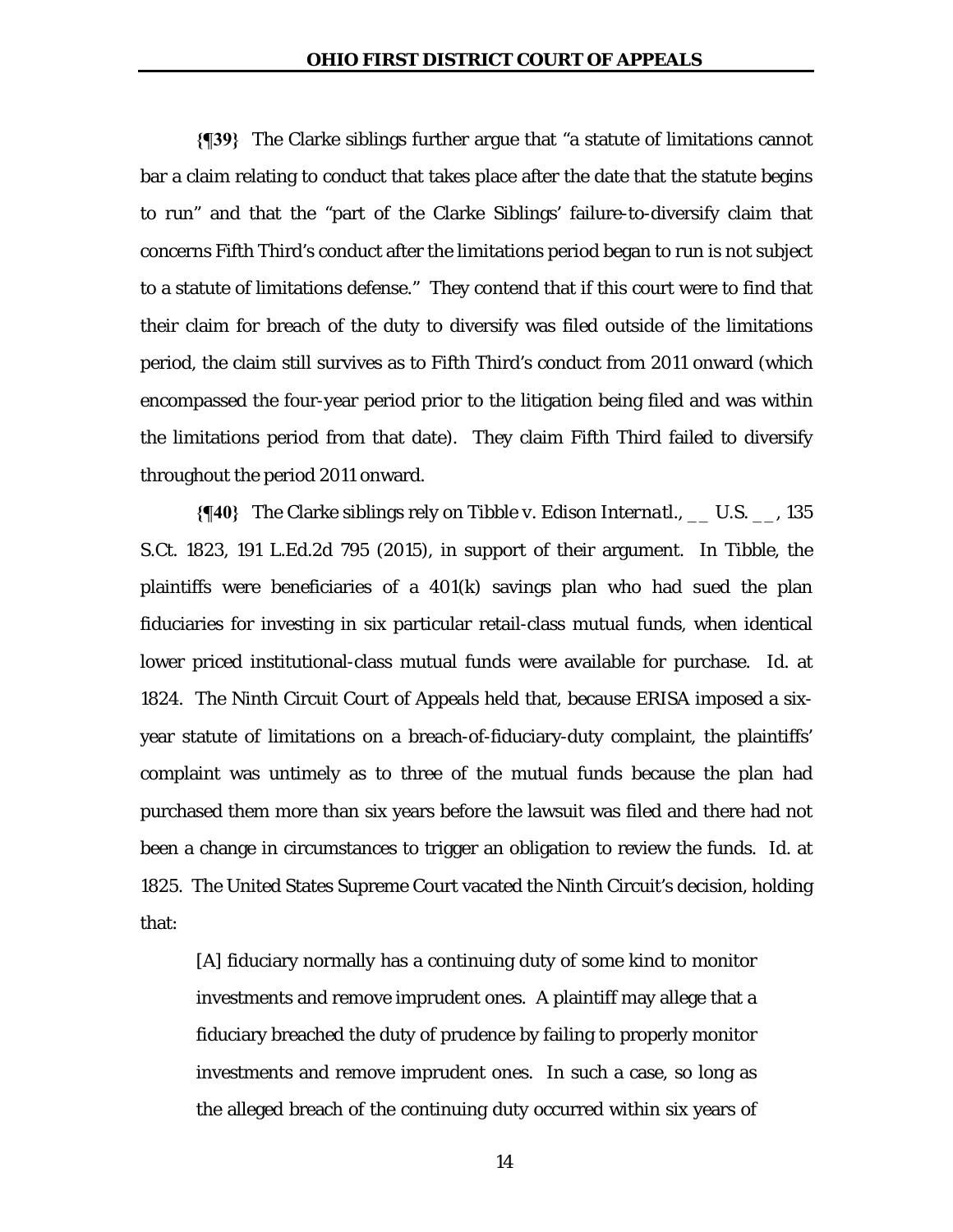suit, the claim is timely. The Ninth Circuit erred by applying a 6-year statutory bar based solely on the initial selection of the three funds without considering the contours of the alleged breach of fiduciary duty.

*Id.* at 1828-1829.

**{¶41}** We find *Tibble* to be distinguishable from the case at bar. First, *Tibble* was based on federal law. *See Cattau v. Natl. Ins. Servs. of Wisconsin, Inc*., 383 Wis.2d 600, 918 N.W.2d 127, ¶ 36 (Wis.App.2018), fn. 13 (holding that *Tibble* was inapplicable because it was based on federal law and had addressed whether claims for a breach of fiduciary duty under ERISA were timely and not whether a fiduciary duty existed). Additionally, *Tibble* is factually distinguishable, as it contained no allegations that the plaintiffs were aware that the plan had purchased retail-class mutual funds, as opposed to identical lower priced institutional-class funds, and then sat on that knowledge for years before filing suit. Here, the Clarke siblings were constructively, if not actually, aware that the trusts were undiversified and that Fifth Third had potentially breached the duty to diversify by 2008, at the latest, and waited approximately seven years to file their complaint.

**{¶42}** Because the Clarke siblings filed their claim for breach of the duty to diversify outside of the applicable limitations period, the trial court did not err in granting summary judgment to Fifth Third on that claim. The third assignment of error is overruled.

#### *Gravamen of Remaining Claims*

**{¶43}** In their first and second assignments of error, the Clarke siblings challenge the trial court's grant of summary judgment on their remaining claims. In the first assignment of error, they specifically argue that the trial court erred in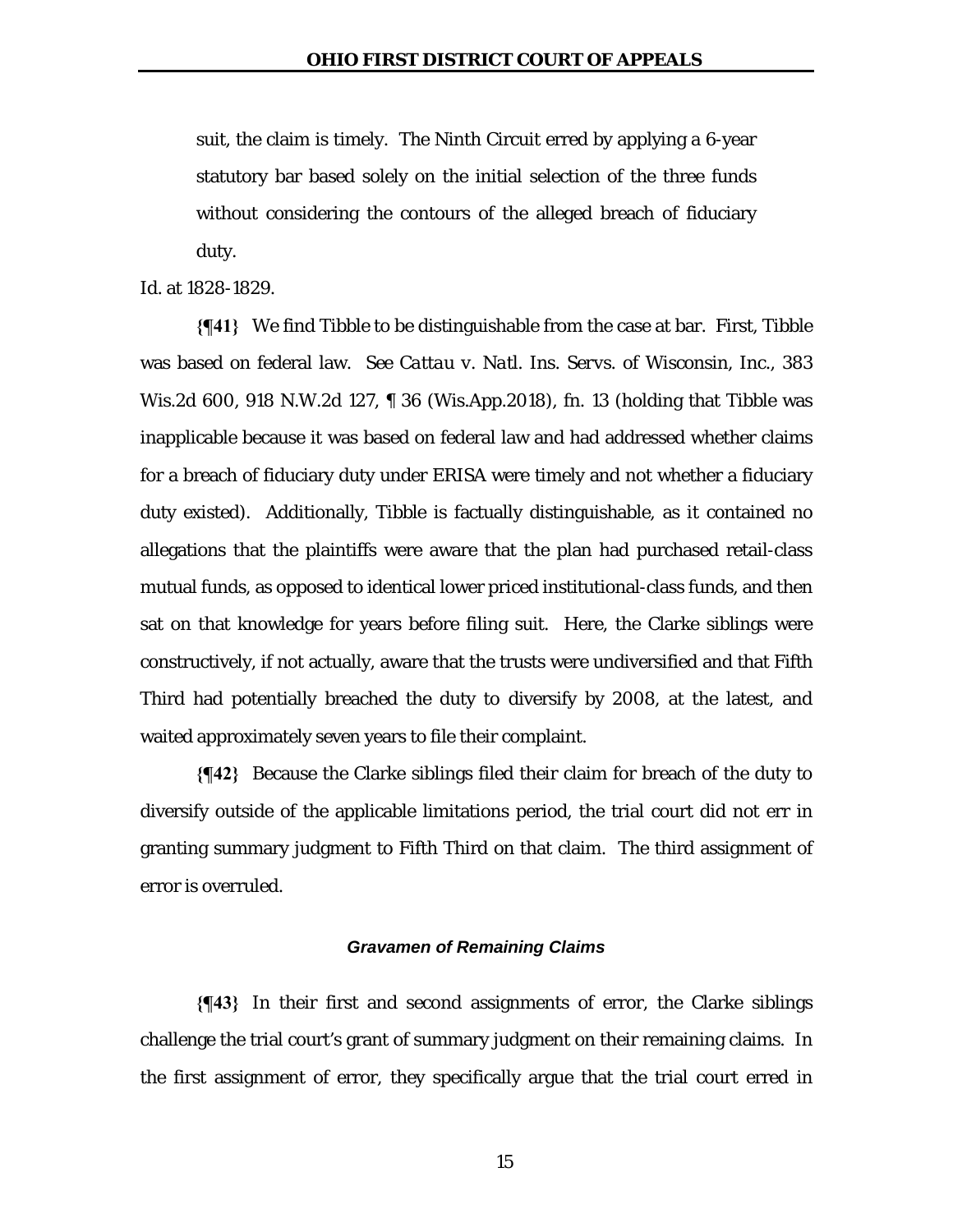determining that their claims for charging excessive trustee fees and imprudently investing the trusts' assets were based on the same underlying misconduct as the claim for breach of the duty to diversify. And in the second assignment of error, they likewise argue that their claim that Fifth Third failed to accurately account for the trusts' holdings was supported by different allegations of misconduct than those supporting the claim for breach of the duty to diversify.

**{¶44}** The Clarke siblings' complaint did not contain claims for imprudent investment or failure to accurately account. In their complaint, the Clarke siblings raised claims for breach of the duty to diversify, breach of the duty of impartiality, breach of trust/fiduciary duty, and unjust enrichment. The claim for breach of the duty of impartiality was supported by the following allegations:

Defendant-Trustee Fifth Third owed to the [Clarke siblings] the duty of impartiality during the time that they were residual beneficiaries. Defendant-Trustee Fifth Third failed to factor into its judgment regarding investment and non-diversification any weight at all to the interest of [the Clarke siblings]. Defendant-Trustee Fifth Third failed to communicate with them until it sent Fifth Third's 2014 letter to Beneficiaries.

And the claim for breach of trust/fiduciary duty alleged that:

Defendant-Trustee Fifth Third owed to [the Clarke siblings] duties under the Trust, the Ohio Trust Code \* \* \*, and/or the Common Law of Ohio, including but not limited to the fiduciary duties of utmost good faith, undivided loyalty including but not limited to avoidance [sic] conflict of interest and self-dealing, to act solely in their best interest, to use reasonable care and skill, to use the special skills it possessed and is deemed to possess as a professional Trustee, and to protect Trust property. Defendant-Trustee Fifth Third failed to factor into its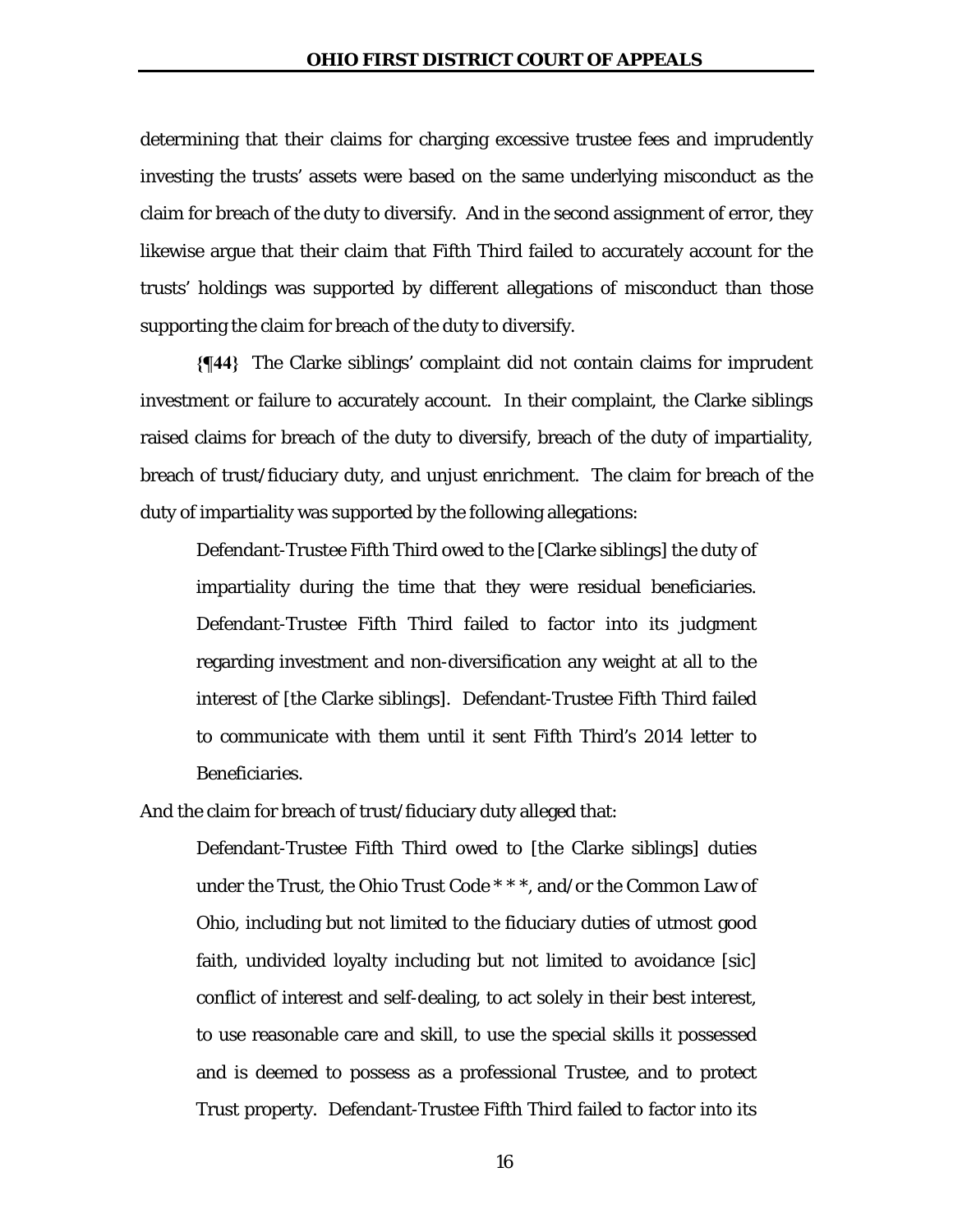judgment regarding investments and non-diversification any weight at all to the interest of [the Clarke siblings]. Defendant-Trustee Fifth Third failed to communicate with them until late in 2014.

**{¶45}** But on appeal, the Clarke siblings have essentially relabeled their claims for breach of the duty of impartiality and breach of trust/fiduciary duty as claims for imprudently investing the trusts' assets and failing to accurately account for the trusts' holdings. They contend Fifth Third acted imprudently not by merely failing to diversify the trusts' holdings in Standard Register stock, but by investing any portion of the trusts' assets in that stock. And they contend that the failure-toaccurately-account claim is based on Fifth Third's failure to record accurate values for the trusts over a 14-year period. The complaint, which was never amended, is devoid of the allegations that the Clarke siblings rely on in this appeal in support of their claims.

**{¶46}** Courts must look to the "actual nature or subject matter of the case," rather than to the form in which the action is pled, to determine the applicable statute of limitations. *Freeman v. Durrani*, 1st Dist. Hamilton No. C-180197, 2019- Ohio-3643, ¶ 15, quoting *Hambleton v. R.G. Barry Corp.*, 12 Ohio St.3d 179, 183, 465 N.E.2d 1298 (1984). We consider the allegations in support of each claim as set forth in the complaint when determining whether the trial court erred in determining that the claims for breach of the duty of impartiality and breach of trust/fiduciary duty were essentially also claims for breach of the duty to diversify and were filed outside of the limitations period. In doing so, we agree with the trial court's determination that these two claims were in essence claims for a breach of the duty to diversify, as both claims were predominately supported by the allegation that Fifth Third failed to take the Clarke siblings' interest into account when making decisions regarding diversification.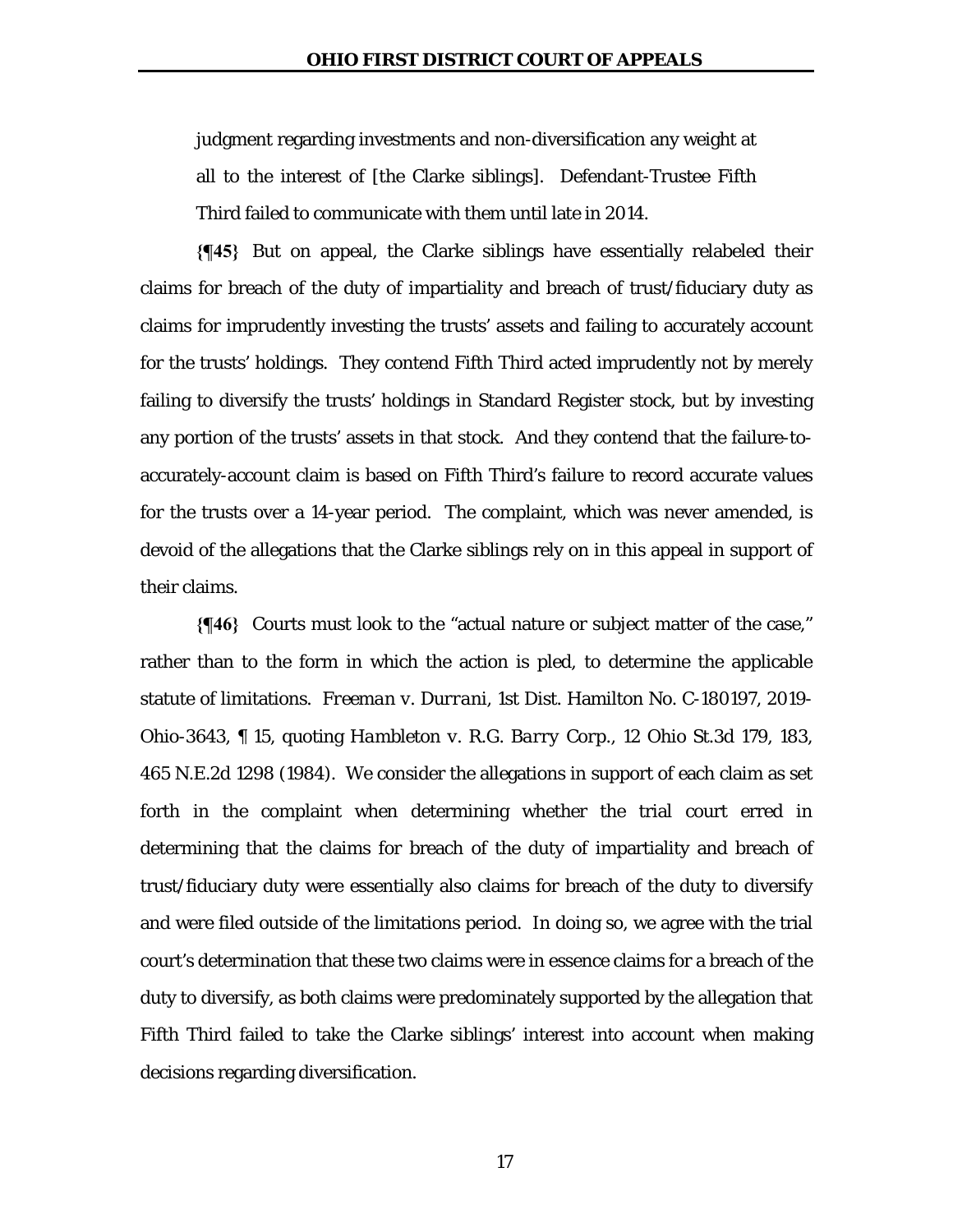**{¶47}** We hold that the trial court did not err in finding that the claims for breach of the duty of impartiality and breach of trust/fiduciary duty stemmed from the alleged failure to diversify and were barred by the statute of limitations.

**{¶48}** But we reach a different conclusion with respect to the Clarke siblings' claim for unjust enrichment. Although they refer to this claim on appeal as a claim for charging excessive trustee fees, the Clarke siblings rely on similar allegations to support the claim in both this appeal and the complaint. The complaint contained the following allegations in support of this claim:

Defendant-Trustee Fifth Third obtained and continues to retain benefits to which it is not entitled, at the expense of [the Clarke siblings,] including but not limited to the fees which it took for the purposes of prudently managing Trust assets, which, given its abdication of its duties (particularly the duty to diversify), [were] fees it did not earn.

**{¶49}** The unjust-enrichment claim was based on Fifth Third's alleged improper taking of fees from the trust. Although the complaint alleges that one reason Fifth Third was not entitled to the fees was because it had failed to diversify the trusts, the misconduct alleged in this claim is separate from the allegations of misconduct supporting the claim for breach of the duty to diversify the trusts. We therefore hold that the trial court erred in finding that the unjust-enrichment claim stemmed from the claim concerning the failure to diversify.

**{¶50}** The second assignment of error is overruled. The first assignment of error is sustained in part and overruled in part.